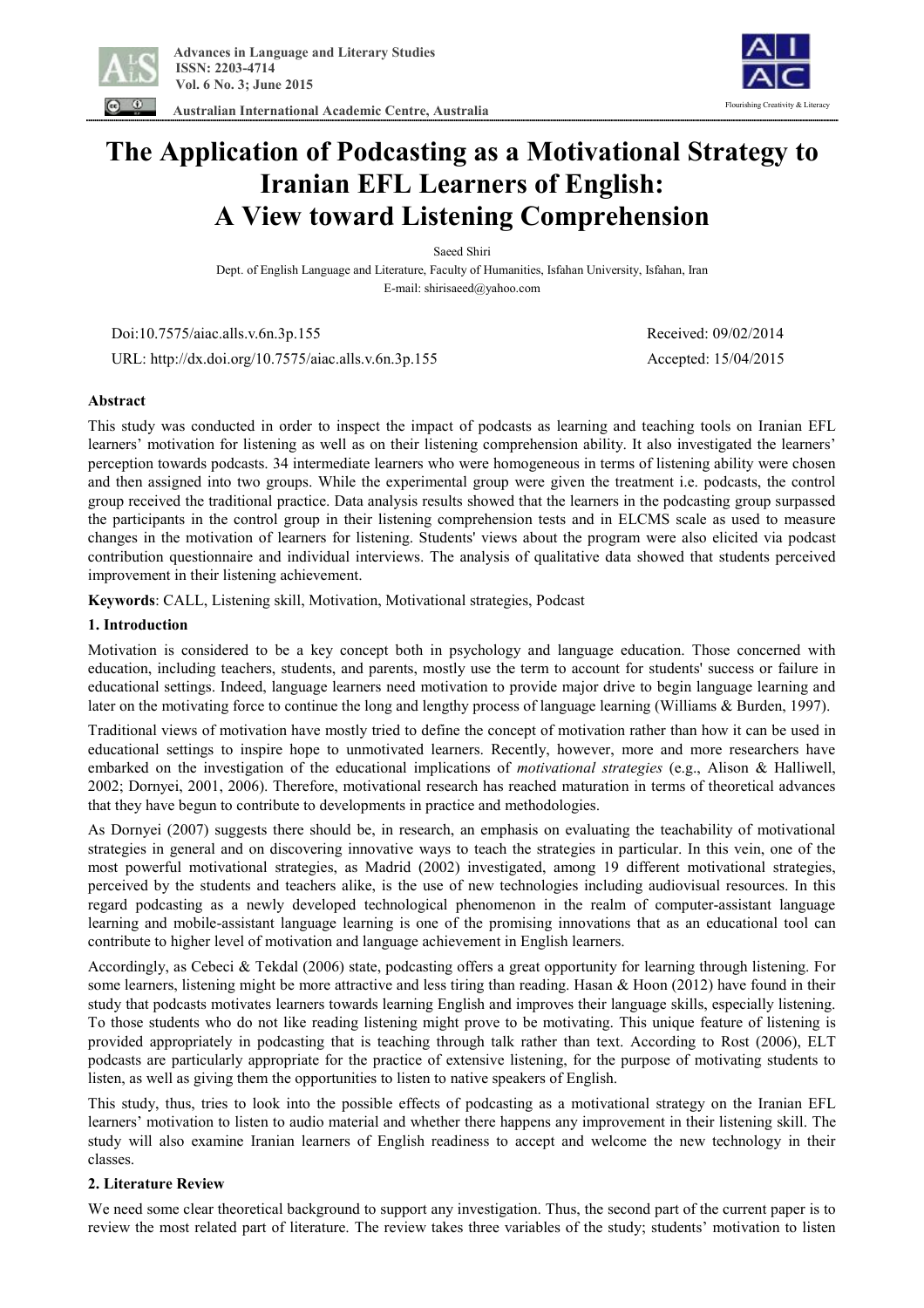and the incorporation of podcasts into EFL classrooms, as well as listening comprehension improvements into consideration in two separated parts.

#### *2.1 Motivation*

In the realm of language learning, motivation has long been identified as a key aspect that determines L2 achievement and attainment. Motivation serves as the major element to generate learning and consequently, in the long process of learning, functions as a constant powerful force that helps to continue generally demanding journey of learning a foreign language. If lacking sufficient motivation, it would be really demanding even for the very quick learners "to master the higher levels of L2 proficiency" (Dornyei & Csize´r, 1998).

Due to this importance, L2 motivation has been the subject of a considerable amount of research in recent decades. Before the 1990s, the research on L2 motivation had been dominantly influenced by the influential work of two Canadian psychologists, Robert Gardner and Wallace Lambert (1959, 1972), who conceptualized motivation from a perspective which was primarily social and psychological. In their view, L2 was "a mediator between different ethnolinguistic communities" and hence the motivation to learn the language of the target L2 community was believed to be an important factor in "promoting or hindering intercultural communication"(Dornyei & Csize´r, 1998).

However, Gardner's approach to motivation has failed to explicitly address the classroom implications of motivation theory and also fell short to aim at providing direct help to language teachers in advancing the teaching endeavor (Cheng and Dornyei, 2007). Turning the 1990s, many L2 researchers began to conceptualize motivation in a new way and marked shift was mirrored in a number of studies calling for a more classroom-oriented approach that was more in line with mainstream educational psychological research (e.g. Dornyei, 1990, 1994; Oxford & Shearin, 1994; Tremblay & Gardner, 1995; Williams & Burden, 1997). The new approach was successful in promoting and expanding the L2 motivation paradigm by (1)" promoting cognitive aspects of motivation, especially those related to the learner's 'self' (e.g. need for achievement, self-confidence/efficacy, self-determination); (2) integrating various influential theories that were already prevalent in mainstream psychology (e.g. goal theories and attribution theory); and (3) focusing on situational factors relevant to classroom application (e.g. characteristics of the language course and language teacher)"(Cheng & Dornyei, 2007, p. 154).

With motivation being one of the key factors causing second language learning success, motivational strategies should be investigated as a significant aspect of motivation. Nevertheless, there has been a dearth of studies in the literature on developing techniques to increase motivation. Surprisingly, there has appeared a growing number of L2 scholars designing and studying motivational techniques for L2 classroom use in the past decade (e.g. Alison & Halliwell, 2002; Brown, 2001; Madrid, 2002), even devoting a whole book to this topic: *Motivational Strategies in the Language Classroom* (Dornyei, 2001b), listing more than 100 effective motivational techniques supported with a inclusive theoretical framework.

In this regard, podcasts, if applied properly, might provide the language learners with the motivation which they need to maintain the lengthy and sometimes tiresome process of learning a new language by offering them some control over the input they get exposed to and taking advantage of a popular (especially with young people) technology. Ehrman, Leaver and Oxford (2003) mention two principal forms of motivation: *intrinsic*, that happens whenever tasks are "interesting and challenging [and] the reward is the enjoyment of the activity itself" (*op. cit*.: 320), and *extrinsic*, when given grades or encouragements are the incentive for learning.

## *2.2 Podcasting*

Podcasting phenomenon, an innovative technology for broadcasting audio files and programs on the Internet has been introduced in 2005 and since then there have appeared rapid advances (Selingo, 2006). Podcasting which was originally a tool for conveying information, news, and entertainment, soon, was detected by educators who properly noticed the potential it can have for teaching and learning (Adams, 2006).

In the U.S., the Office of Information Technology of Minnesota University argued that podcasting entails a shift from electronic learning to mobile learning (2006). The Office (2006) identified a number of possible applications of podcasts in education, such as news, student-spoken podcasts, and guest lecturers, to name a few, which would help students develop listening as well as, when attempting to produce podcasts, speaking skills. In fact, many researchers have called attention to the benefits that podcasting offers language learning, particularly with regard to widening L2 learners' listening and speaking skills (e.g. Pun, 2006; Stanley, 2006).

Meanwhile O'Bryan and Hegelheimer (2007) warn educators on not to use podcasting not, as the sole tool of instruction and make it the focus of attention in L2 courses. Instead, according to them, we should include podcasts into the syllabus, and make them appear invisible. What makes podcasts advantageous over other invisible tools is how they are mobile and can be used on the go (O'Bryan and Hegelheimer, 2007).

English learning podcasts can be utilized for both extensive and intensive listening activities. However, ELT podcasts are essentially appropriate for listening activities which are extensive, which can motivate students to listen to English, and provides them with optimal exposure to native speakers' speech (Rost, 2006). Similarly, Ashraf, Noroozi and Salami (2011) have reported the "positive attitudes" of their participants who were instructed to use podcast files as a listening material, and came to the conclusion that they can be employed to develop the listening skill of language learners. Stanley (2006) found out that podcasting offers students a "range of possibilities" for more and more listening practice not only inside but also outside of the classroom and at the convenience of their time: "Supplementing the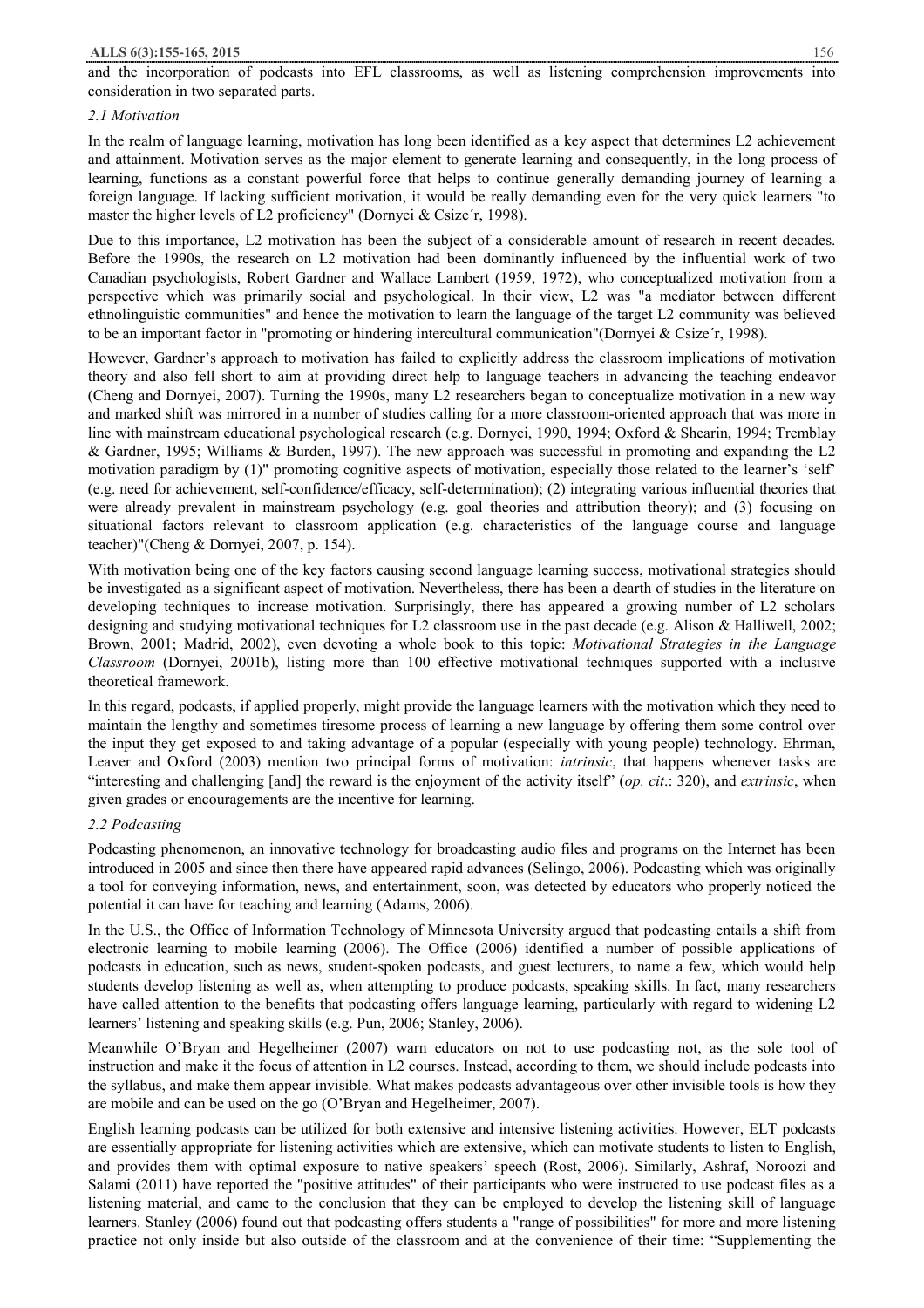(often) scripted and stilted textbook listening with the real life authentic conversations you can find on many podcasts is an attractive option for language teachers. Chosen carefully, extracts can bring a range of different voices and varieties of English into the classroom". Alternatively, there are many authentic podcasts which more advanced learners can be encouraged to listen to. By employing this, the gap between the formal and didactic use of English which takes over almost all language learning settings and the casual English spoken in real-life communication situation can be filled (Stanley, 2006). Similarly, the use of authentic texts offered by ELT podcasts has been reported to enhance intrinsic motivation of learners which is also partly due to "motivational appeal" of technology-based learning tools (O'Bryan and Hegelheimer, 2007).

Thus, this study as its primary objective will seek to find out the educational benefits of podcast use in the language classrooms. The aim of the study is also to investigate whether this new technology is welcomed by Iranian learners of English and the extent to which the students participating in the study will be motivated to listen to learn through podcasts as well as to see how, as the result of this motivation, they improve in their listening comprehension.

Considering the aforesaid issues, the current study attempts to offer reasonable answers to the research questions which follow:

1) Does the application of podcasts as a motivational teaching strategy significantly affect the students' classroom motivation?

2) Do the motivated students significantly outperform the less motivated students on the test of listening comprehension?

3) What are the students' attitudes towards podcasting as a new technology in promoting their motivation in learning?

Regarding the research questions, the following hypotheses can be formulated:

1) The application of podcasts as a motivational teaching strategy does not significantly affect the students' classroom motivation.

2) Motivated students do not significantly outperform the less motivated students on the test of listening comprehension.

3) Students in the study do not have any special kind of attitude towards podcasting as a new technology in promoting their motivation in learning.

## **3. The study**

As mentioned before, the primary purpose of the study was to examine the effect of listening to podcasts on Iranian EFL learners' listening ability. Moreover, the study aimed at investigating whether the application of podcasts as a motivational teaching strategy significantly affect the students' motivation. The participants' perceptions about the impact of podcasts on listening motivation as well as their perceptions about podcasts were elicited via a questionnaire and individual semi-structured interviews. The present study followed a mixed methods approach, in that it combined both quantitative and qualitative methods of data collection and data analysis. The quantitative section includes the part of the study which deals with the effect of podcasts on students' listening ability as well as on students' listening motivation level. The qualitative section includes the part which deals with students' perceptions about the effect of using podcasts as a learning tool and their perceptions about the podcast program.

# *3.1 Participants*

55 intermediate EFL learners at an English institute which was a branch of one of the biggest organized institutes nationwide were the participants in the study. They were composed of high school and college students as well as some graduate students. They had passed all the prerequisite previous courses at the institute, their current term being  $10<sup>th</sup>$  out of 18<sup>th</sup>. While a few of the learners had been studying at the institute from the beginning levels, that is for ten terms, others had been studying for shorter periods of time as learners entering the institute needed to take placement test. They were given a listening test consisting of 20 listening questions and 34 of them who were homogeneous in terms of listening ability were chosen as the participants in the main phase of the study. Class A with 18 participants and class B with 16 participants were the experimental and control groups, respectively. However, one participant in the experimental group did not continue, thus, only 17 participants were included in the post-test. A bio-data questionnaire given at the beginning of the semester showed that the participants in the podcast group were aged between 14 and 28 at the time of the study and none of them had experienced podcasting in their classes i.e. they were all taught listening in the classroom constraint in their previous classes, that is all their opportunities to practice listening was confined to teacher's talk and listening activities they had to accomplish in the classroom.

The non-parametric test of Kolmogorov-Smirnov (K–S *test*) test was used to see whether the participants' listening scores in the pretest were normally distributed. As shown in Table 3.1, the p value of .56 is greater than the p-value of .05. This means that the participants' listening scores in the pretest were normally distributed, that is the normality can be assumed in the data; hence resorting to parametric tests in order to perform statistical analyses. Thus, to verify the homogeneity of the control and experimental groups in terms of listening ability in the pre-administration of the listening test, using SPSS 13, an independent samples t-test was conducted.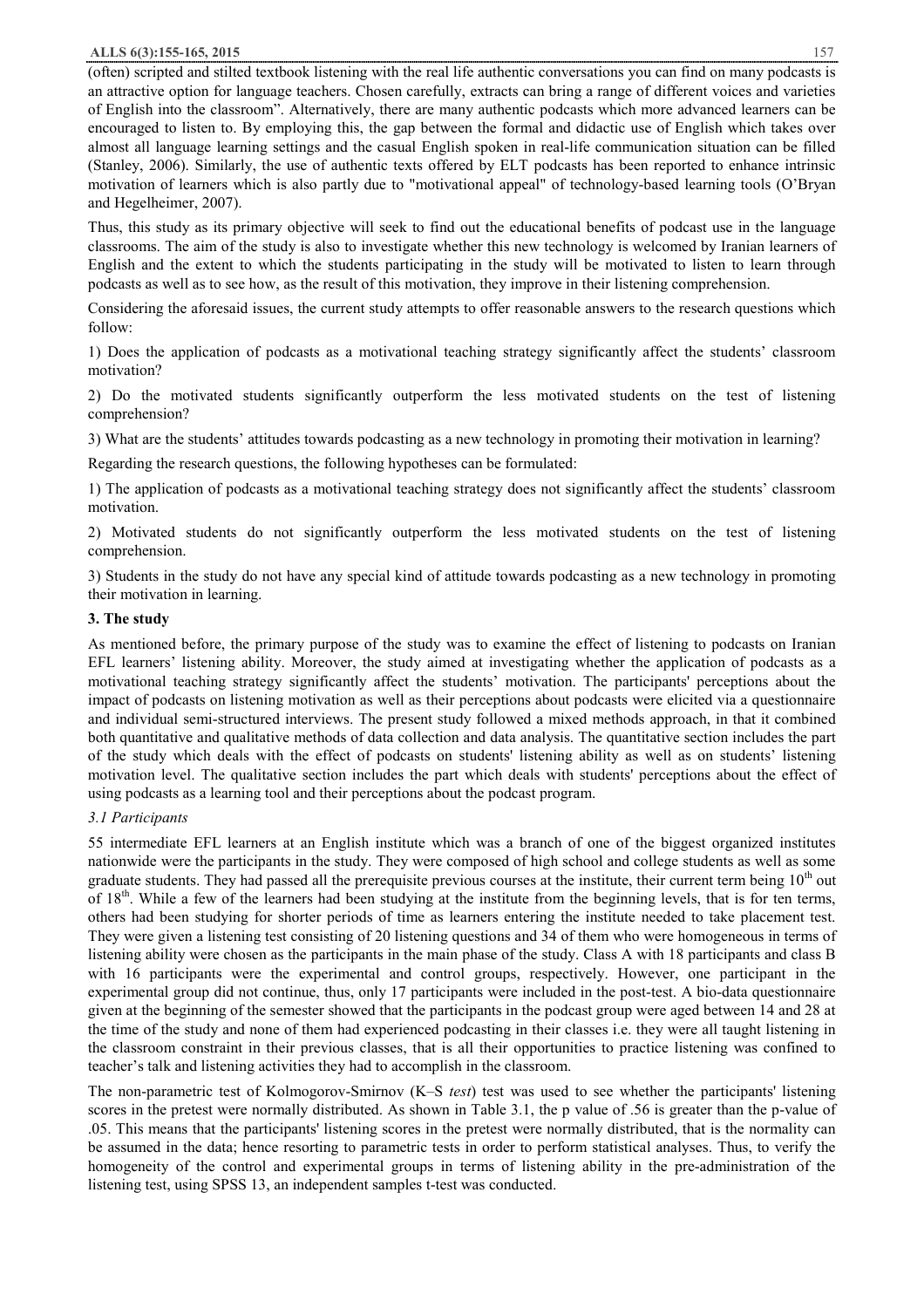#### Table 3.1 One-sample Kolmogorov-Smirnov Test on the Pretest Listening Scores

|                          |                | prescore |
|--------------------------|----------------|----------|
| N                        |                | 55       |
| a,b<br>Normal Parameters | Mean           | 12.2727  |
|                          | Std. Deviation | 2.96557  |
| Most Extreme             | Absolute       | .106     |
| <b>Differences</b>       | Positive       | .083     |
|                          | Negative       | $-.106$  |
| Kolmogorov-Smirnov Z     |                | .786     |
| Asymp. Sig. (2-tailed)   |                | .567     |

#### **One-Sample Kolmogorov-Smirnov Test**

a. Test distribution is Normal.

b. Calculated from data.

As it is shown in Table 3.2 the mean scores of the control and experimental groups are 12.72 and 12.50.

## Table 3.2. The Mean Scores of Groups in the Pretest

|  | <b>Group Statistics</b> |  |
|--|-------------------------|--|
|  |                         |  |

|                   |    |         |                        | <b>Std. Error I</b> |
|-------------------|----|---------|------------------------|---------------------|
| aroup21           | N  | Mean    | <b>Std. Deviationl</b> | Mean                |
| prescoremair 1.00 | 18 | 127222  | 1.52646                | .35979              |
| 2.00              | 16 | 12.5000 | 1.63299                | .40825              |

To see whether there is a statistically significant difference in the participants' performance, Table 3.3 ought to be examined.

|--|

#### **Independent Samples Test**

|                                        |      | Levene's Test for<br>Equality of Variances |      |        |                                       | t-test for Equality of Means |            |                                                 |         |
|----------------------------------------|------|--------------------------------------------|------|--------|---------------------------------------|------------------------------|------------|-------------------------------------------------|---------|
|                                        |      |                                            |      |        |                                       | Mean                         | Std. Error | 95% Confidence<br>Interval of the<br>Difference |         |
|                                        | F    | Sig.                                       |      | df     | Big. (2-tailed) Difference Difference |                              |            | Lower                                           | Upper   |
| prescoremair Equal variance<br>assumed | .262 | .612                                       | .410 | 32     | .685                                  | .22222                       | .54194     | $-0.88168$                                      | 1.32613 |
| Equal variance<br>not assumed          |      |                                            | .408 | 30.901 | .686                                  | .22222                       | .54416     | $-0.88775$                                      | .33220  |

As seen in Table above (3.3), the p is .68 which is greater than .05. This reveals that there is no significant difference between the means. In other words, the groups were homogeneous in terms of listening ability at the beginning of the study.

# *3.2 Instrumentation*

Multiple data collection methods were used to obtain comprehensive and useful data and also to increase the validity of the findings.

# *3.2.1 Listening Material (Podcasts) as Treatment*

Several units of podcast-based material adopted from a famous ESL podcast project on the web, www.china232.com, which had been normalized and accompanied by learning tasks were introduced to learners in experimental group during the treatment period. The tasks were devised, in part, to magnify the outcome of learning. The content of the listening podcasts was somehow similar to the content of the institute's text book, as they contained reading passages as well as dialogs accompanied with a lot of idioms and spoken expressions in each lesson followed by explaining about each phrase in audio format. These units had been piloted prior to the main study to see whether the tasks were appropriate and the students could effectively do the tasks. Piloting was done with some EFL learners at the same institute, Isfahan Branch. They perceived tasks, via a researcher-made questionnaire and informal interviews, reasonable and appropriate. This was done prior to main study in the spring term, 2013. Piloting proved that the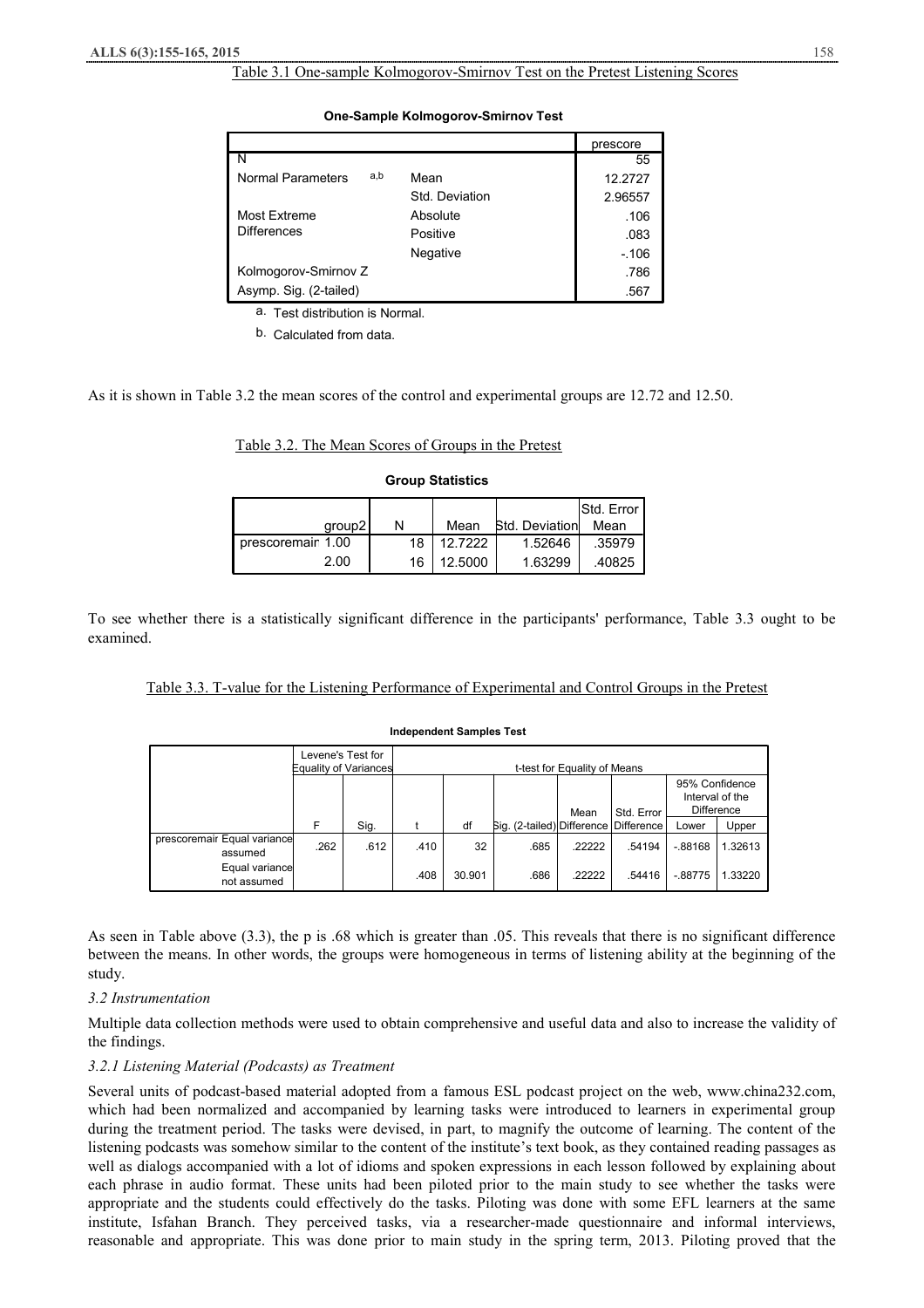intermediate EFL learners studying English at the institute were able to do the given tasks after carefully listening, sometimes several times, to the material.

## *3.2.2 English Listening Comprehension Motivation Scale*

A researcher-made version of the ELCMS (the English Listening Comprehension Motivation Scale) was applied to determine students' motivation level for practicing English listening comprehension. The ELCMS items were adopted from Chang's Intrinsic Motivation Orientation Scale (2001). The scale was made up of 17 statements, and the participants were required to score the 17 statements on a five-point Likert Scale, ranging from strongly agree to strongly disagree, each statement scored out of 5. ELCMS was administrated at the beginning and end of the study to the members of experimental group to investigate the changes in the amount of motivation due to supplementary use of podcasts in EFL classes.

## *3.2.3 Podcasting Contribution Questionnaire*

A very brief questionnaire was conducted at the end of the study to investigate the perceptions of podcast group (experimental) on the use of podcasts as new listening materials.

## *3.2.4 Interview*

In order to elicit students' opinions and perceptions on using podcasts project further yet, the researcher conducted individual semi-structured interviews. Participants were free to answer the teacher-researcher's questions in English or in their own L1. For this purpose, eight students were selected based on their scores.

## *3.2.5 Pre- and Post-tests*

A listening task was employed as pre-test and post-test to see whether the participants' listening comprehension improves as the result of listening to podcasts. It consisted of 20 listening questions (ten short conversations and two very brief stories with each passage having five questions).

## *3.3 Research design*

There was an experimental and a control group in the quasi-experimental design of the study. A pretest and posttest was given to each group, but due to some practical limitations there was no random selection and assignments of the participants (see Mackey & Gass, 2005). A listening test was given to each group as the pretest and posttest. The pretest functioned as a two-fold test; first, to select a homogenized group of participants by excluding outliers from the study, and second, to serve as a pretest to be compared with the posttest. While the implementation of podcast listening in the classroom was the independent variable, the listening ability and motivation level of learners in the control group were the dependent variables. The statistical procedures of independent-samples T-test was used to determine if there was any significant difference between the listening ability of the two groups before and after the treatment. The study followed a mixed methods approach in that, to get a better picture of the events, it mixed both quantitative and qualitative methods for both data collection and the analysis of the data collected. Then, inductive thematic analysis was used to analyze the qualitative data, and consequently, the process was followed with the discussion of the themes emerged from the data. Table 3.4. shows the overall design of the study.

| Data                 | Number of<br><b>Participants</b><br>(NP) | NP of<br>experimental<br>group | NP of control<br>group |
|----------------------|------------------------------------------|--------------------------------|------------------------|
| <b>Pretest</b>       | 55                                       | 29                             | 26                     |
| Questionnaire        | 18                                       | 18                             |                        |
| <b>Treatment</b>     | 18                                       | 18                             |                        |
| <b>Posttest</b>      | 33                                       | 17                             | 16                     |
| <b>Questionnaire</b> | 17                                       | 17                             | 16                     |
| <b>Interview</b>     | 8                                        | 8                              |                        |

| Table 3.4. Overall Design of the Study |
|----------------------------------------|
|----------------------------------------|

# *3.4 Procedures*

To conduct the study, two intermediate classes (Intermediate 1, i.e. term 10 out of 18 terms in total) in a large institute were selected. These two classes were instructed on listening to podcasts and teaching listening based on the traditional way which the institute conventionally has been following through several years. One of the classes was considered as the control group and the other class as the experimental. The setting of the study was the summer term (2013) and the location was an institute in Gonbad-Kavoos, Iran. The classes met twice a week for 105 minutes. First of all, to ensure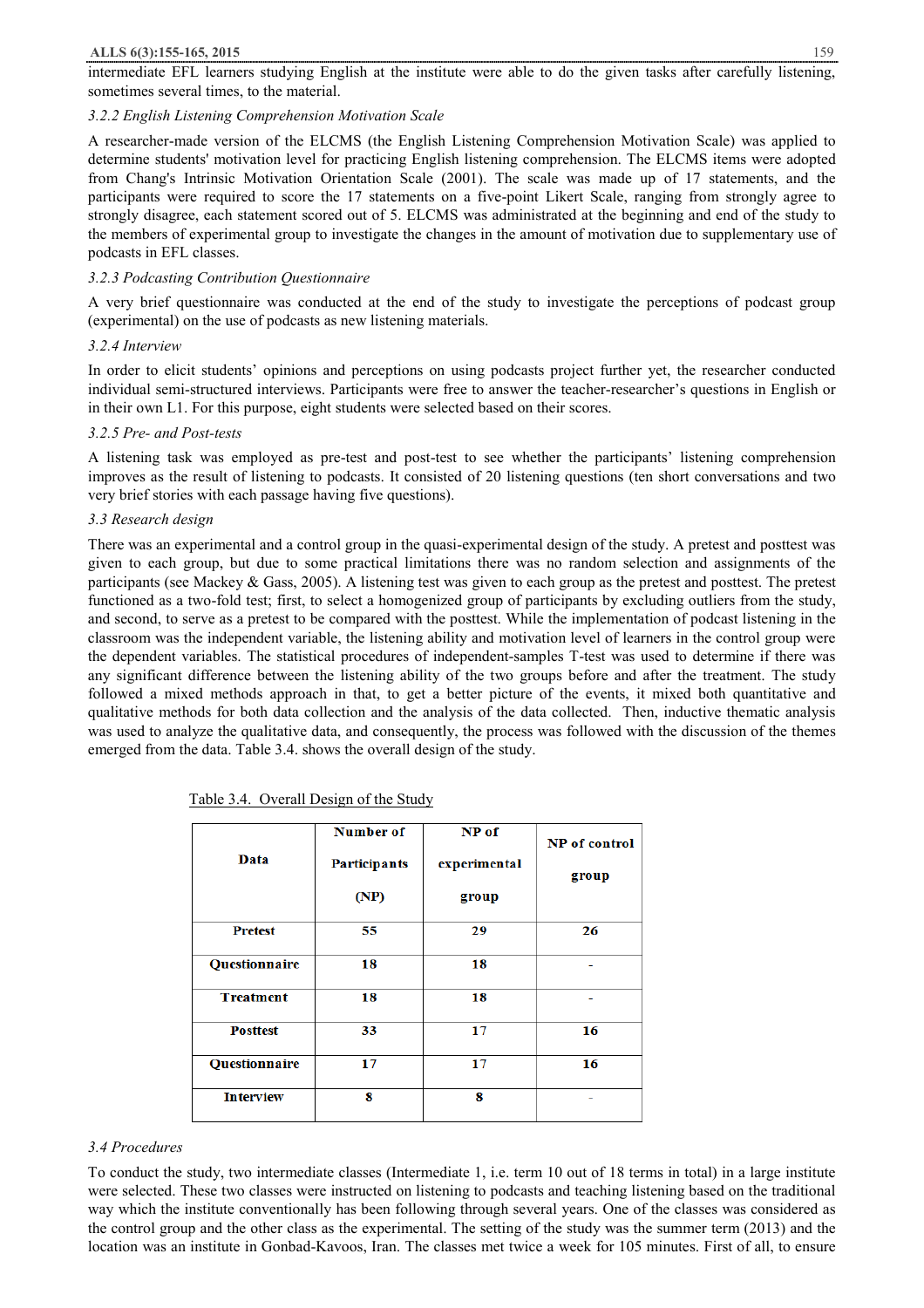their homogeneity in the terms of listening comprehension ability, a listening task consisting of 20 questions was given to the students of both groups. Then based on the students' scores, the researcher decided which students could be qualified as the final participants of the study, using a set of statistical procedures discussed in section 3.2. After selecting the participants ( $N= 34$ ) a motivational questionnaire was administered to the participants in the experimental group in the first session.

Then during ten successive sessions some units of podcast-based materials were introduced to the experimental group as the treatment. Most of the previous studies had utilized podcasts as the supplementary learning tools as the learners listened to podcasts at home besides attending classes (e.g. Stanley, 2006; Leach, 2006). So did this study. However, the researcher employed the podcasts in the classroom too, mostly due to making sure that participants in the study group would listen to materials at least once. It took about 15 minutes each session to listen to each one of the podcasts which were 9 minutes in average as well as to have some comprehension questions. Then the participants in the experimental group were asked and encouraged to listen to the same podcast at home as homework. Meanwhile, the control group was taught in the institute's conventional way of teaching listening and vocabulary, which was mostly considered to be a modified version of Audiolingualism with a lot of focus on grammar and using different kinds of drills to teach grammar and dialogs with little attention to listening. As the next step, the students' listening comprehension was measured using the post-test listening task.

Finally, the same motivational questionnaire which was used at the beginning of the study for the experimental group was readministered to them. In this way, two sets of the scores on the motivational questionnaire were collected to compare the students' level of motivation and assess the probable changes of the participants' motivation during the treatment.

# *3.5 Results*

This section consists of three parts. The first part deals with testing the hypotheses of the study. That is, in this part the quantitative data which are related to the impact of podcasts on the learners' motivation for listening as well as on their listening comprehension ability are analyzed. In the second part, students' perceptions about podcasting project are discussed in the light of qualitative data.

# *3.5.1 Testing the Hypotheses*

The statistical procedures of the independent samples t-test was used to investigate the effect of listening to podcasts on Iranian EFL students' motivation level and also on their listening comprehension ability. The results of testing the hypotheses are:

# *3.5.1.1 Testing the First Null Hypothesis*

The first null hypothesis of the study posed that the application of podcasts as a motivational teaching strategy does not significantly affect the students' motivation for listening. In order to test the hypothesis, the non-parametric test of Wilcoxon Signed Rank test was run using SPSS 13 to see whether the experimental group participants achieved higher scores in the post-administration of the ELCMS. Table 4.1 shows the results of the Wilcoxon Signed Rank test.

|  |  |  |  | Table 4.1. The Mean Ranks of Experimental Group in the Pre- and Post-administration of ELCMS |  |
|--|--|--|--|----------------------------------------------------------------------------------------------|--|
|  |  |  |  |                                                                                              |  |

|                              |                | Ranks           |           |              |
|------------------------------|----------------|-----------------|-----------|--------------|
|                              |                | Ν               | Mean Rank | Sum of Ranks |
| qresult2 - qresult1          | Negative Ranks | 0ª              | .00       | .00          |
|                              | Positive Ranks | 17 <sup>b</sup> | 9.00      | 153.00       |
|                              | Ties           | 0 <sup>c</sup>  |           |              |
|                              | Total          | 17              |           |              |
| a. $q$ result2 < $q$ result1 |                |                 |           |              |

b. qresult2 > qresult1

c. qresult2 = qresult1

In order to find out whether there is a statistically significant difference in the participants' performance, Table 4.2 should be examined.

Table 4.2. T-value for the Mean Ranks of Experimental Group in the Pre- and Post- administration of ELCMS

|  | Test Statistics | b |
|--|-----------------|---|
|--|-----------------|---|

|                        | $-3.638a$ |
|------------------------|-----------|
| Asymp. Sig. (2-tailed) | 000       |

a. Based on negative ranks.

b. Wilcoxon Signed Ranks Test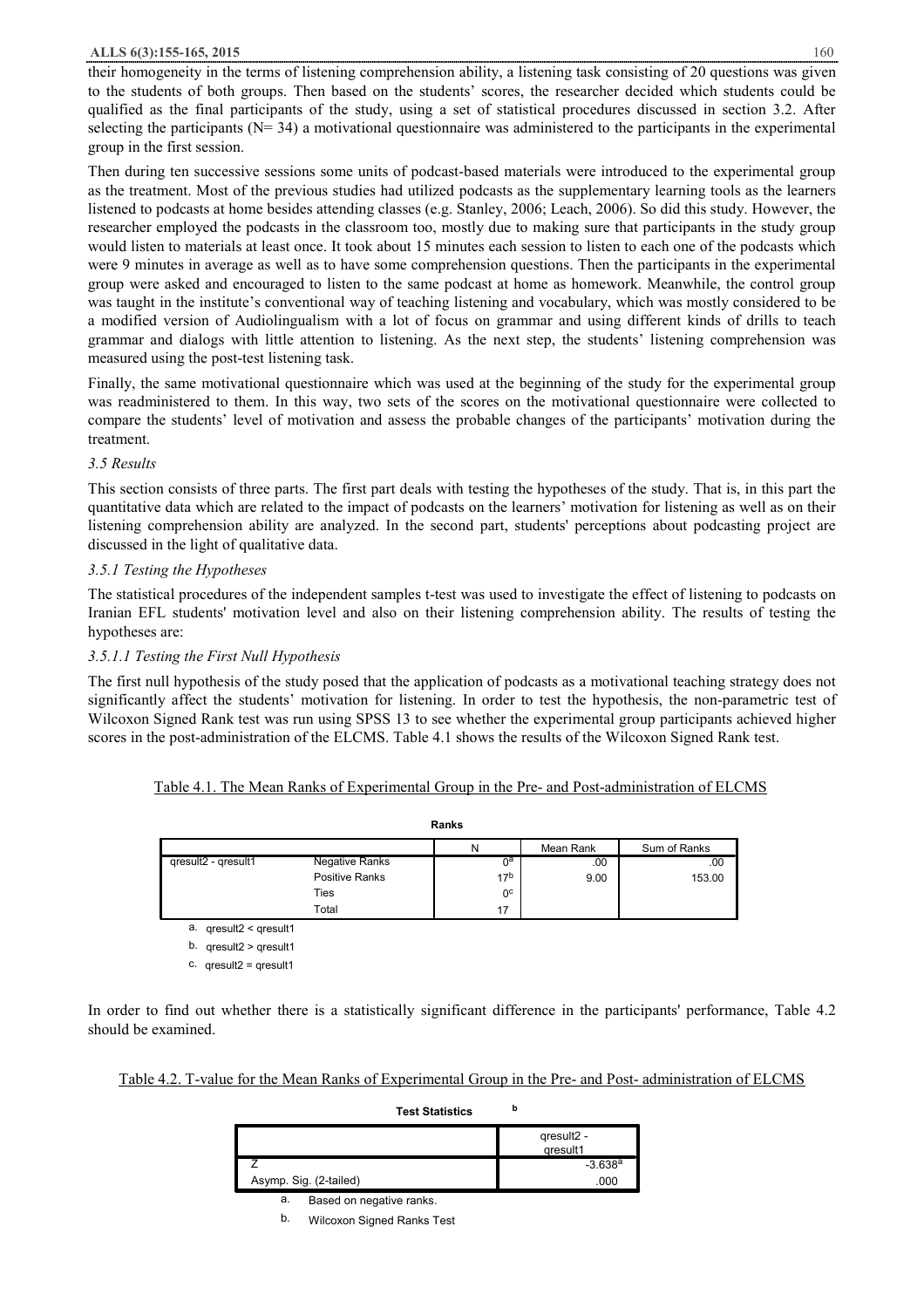Table 4.2. indicates that the p value of .00 is much lower than .05. This indicates that there exists a statistically significant difference between the ranks. As a result, the first null hypothesis stating that the application of podcasts as a motivational teaching strategy does not significantly affect the students' motivation for listening is rejected. In other words, the application of podcasts affected the participants' motivation for listening.

## *3.5.1.2 Testing the Second Null Hypothesis*

The second null hypothesis of the study posed that the motivated students do not outperform significantly the less motivated learners on the test of listening comprehension. In order to test the hypothesis, an independent samples t-test was used (SPSS 13) to examine if the experimental group performed better than the control group in the administration of the listening post-test. Table 4.3 below shows the results of the independent-samples t-test.

|              |        |    | <b>UIUUD JIALIJIIUS</b> |                |            |
|--------------|--------|----|-------------------------|----------------|------------|
|              |        |    |                         |                | Std. Error |
|              | aroup2 | N  | Mean                    | Std. Deviation | Mean       |
| postscormain | 1.00   | 17 | 14.7647                 | 1.25147        | .30353     |
|              | 2.00   | 16 | 13.6250                 | 1.36015        | .34004     |

**Group Statistics**

As shown in Table 4.3., the mean scores of the experimental and control groups are 14.76 and 13.62, respectively. To examine whether there exists a statistically significant difference in the performance of the participants, Table 4.4 should be examined.

## Table 4.4. T-value for the Listening Performance of the Groups in the Posttest

#### **Independent Samples Test**

|              |                                | Levene's Test for<br><b>Equality of Variances</b> |      | t-test for Equality of Means |        |                 |            |            |                                                 |         |
|--------------|--------------------------------|---------------------------------------------------|------|------------------------------|--------|-----------------|------------|------------|-------------------------------------------------|---------|
|              |                                |                                                   |      |                              |        |                 | Mean       | Std. Error | 95% Confidence<br>Interval of the<br>Difference |         |
|              |                                |                                                   | Sig. |                              | df     | Sig. (2-tailed) | Difference | Difference | Lower                                           | Upper   |
| postscormain | Equal variances<br>assumed     | .056                                              | .815 | 2.507                        | 31     | .018            | 1.13971    | .45462     | .21251                                          | 2.06690 |
|              | Equal variances<br>not assumed |                                                   |      | 2.500                        | 30.358 | .018            | 1.13971    | .45580     | .20930                                          | 2.07011 |

As you can see in Table 4.4, the p value of .018 is much lower than .05. This indicates that there is a statistically significant difference between the means. Therefore, the second null hypothesis is not confirmed, either. The second null hypothesis had stated that motivated students do not significantly outperform the less motivated students on the test of listening comprehension. In other words, the participants' achievement in terms of listening ability was affected by the incorporation of podcasts. The application of the treatment improved the participants listening comprehension ability.

# *3.5.2 Qualitative Data Analysis*

A bio-data questionnaire given at the beginning of the semester to elicit information about students' past learning experiences showed that none of the students had the experience of practicing listening using podcasts. They all practiced listening using traditional methods in their previous classes. In this section, two issues will be discussed. First, the results of researcher-made podcasting questionnaire which was given to elicit students' perceptions about podcasting project will be analyzed. Then, the transcripts of the interviews with students will be closely investigated to find out students' view points about the podcasting project.

# *3.5.2.1 Learners' Perceptions about the Effect of Podcast Program on their Listening Comprehension Ability*

To triangulate the findings in the quantitative section, the participants' perceptions about listening to podcasts were elicited via a researcher-made questionnaire. The researcher used Likert scales to elicit the participants' responses. The students were also allowed to respond with free text comments. The data were entered into Excel for analysis and reporting. Free comments were studied and themes were extracted.

The participants in the experimental group were 17 male students. When the podcast program was over, they were given the questionnaire and asked to select the choices based on their own perceptions. They were reminded that there are no wrong answers. After each item, some spaces were provided for any students' comments. They were not asked to write their names on the questionnaire so that they would be assured of the confidentiality of the information they provided.

## *Item 1: I often feel bored when listening to podcasts.*

Most of the responses to this item were negative. Sixty-five percent of the participants (n=11) strongly disagreed or disagreed that the podcast experience was boring for them. About twenty-nine percent of the participants (n=5) had neutral ideas about the experience and about six percent of them (n=1) agreed with the statement. Three students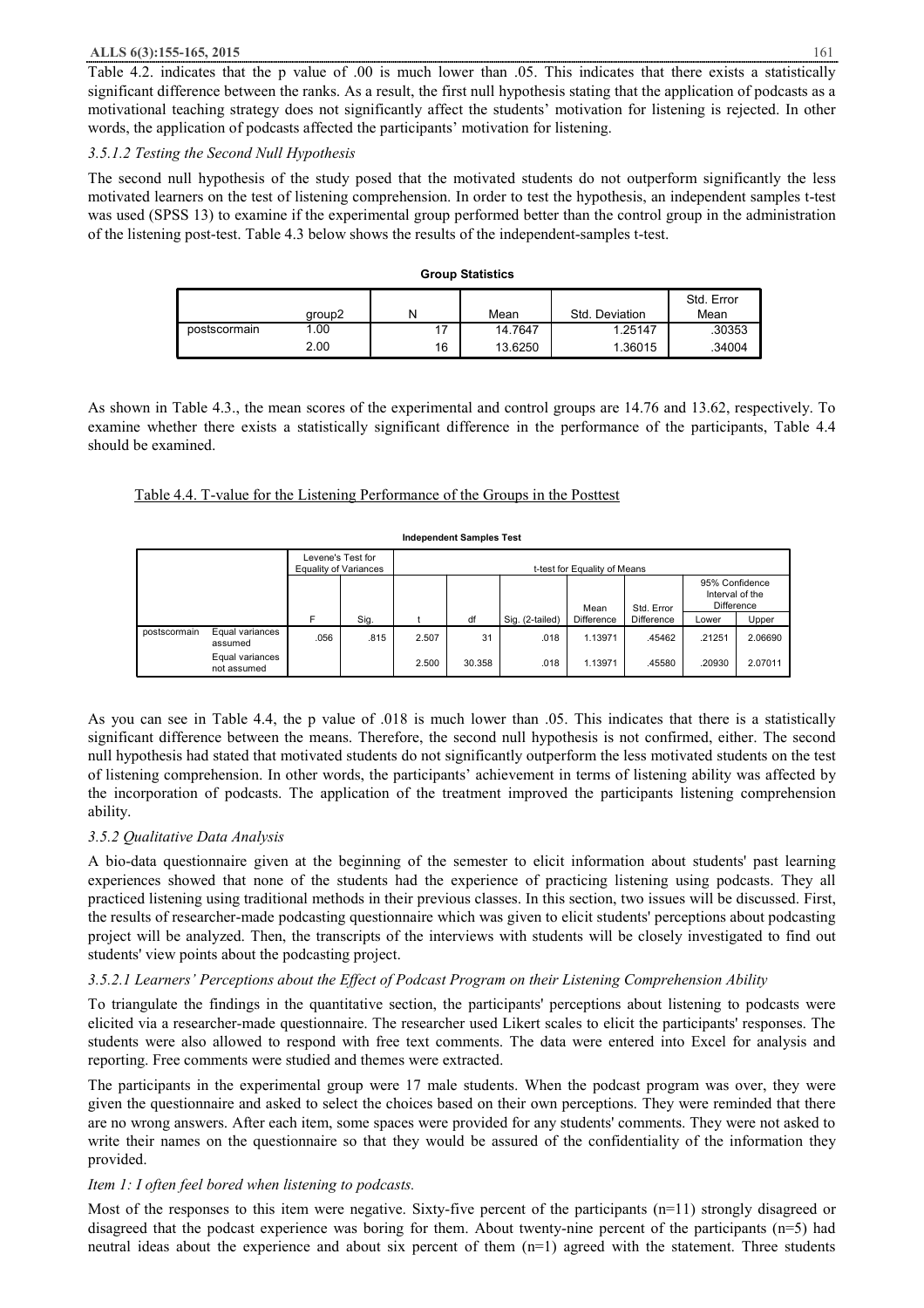commented that, at first, listening to podcasts seemed to be tiresome but gradually they enjoyed listening to them, especially when they discovered new spoken idioms and expressions in the content of podcasts. As one of them commented, "I sometimes came up with expressions I was long looking for, it was just what I wanted in these years". Another student commented, *"Podcasts are interesting, because it discusses the most important subjects and give information about cultures".* A student, however, commented that he felt bored because he could not focus on the content.

## *Item 2: I like to learn English listening comprehension mainly through podcasts because listening is very important.*

The second item is related to the importance of listening and listening to podcasts. More than half of the students (59%;  $n=10$ ) stated that they would be willing to use podcasts to practice listening skill. Only 3 participants (18%) were not sure about their willingness to utilize podcasts as listening materials and four of them (24%) disagreed with their likelihood to use podcasts again in future. There were two learner comments with regard to this question. One learner said that "Listening is an important ability, but podcasting is only one way, I have other things for improve my listening." The other participant said: "My listening isn't good. I like to be better, so I will listen to everything which *helps me. And listening is so cool."*

## *Item 3: I feel that I can learn through podcasts.*

The third item is related to the usefulness of podcasts as learning tools. The majority of the respondents  $(n=15; 88%)$ perceived that they consider podcasts as learning tools. One participant (6%) was not sure about the item in question and only one of the responses (6%) was negative. There was only one student comment on this question. The student said that: "Speakers of this podcast file were so great. They were like classroom teachers. I sometimes feel I am in *classroom teaching me. I could not just ask them questions."*

# *Item 4: I would like teachers to use podcasts in my classes.*

This item addressed the question whether participants of the study as Iranian EFL learners would like their teachers to use podcasts as listening materials and lerning tools in their classroom. The greater part of the respondents  $(n=11; 65%)$ agreed with the idea. However, two of the participants (12%) disagreed with the idea and four participants (23%) were not sure about the statement. One student commented: *"Podcasts are so funny and they teach me interesting and useful things. I thank you my teacher to use it in the classroom."* Two other students believed that podcasts are new and different from what they had already learned in previous classes.

# *Item 5: I like listening to podcasts.*

Most of the responses to this item were affirmative. Seventy percent of the participants (n=12) strongly agreed or agreed that they liked to listen to podcasts. About eighteen percent of the participants (n=3) had neutral ideas about whether they liked listening to podcasts and about twelve percent of them  $(n=2)$  did not like listening to podcasts. To this item, three students put their written comments. Two of them unanimously agreed with the idea that podcasts had motivated them to listen more. However, one student did not like the idea of listening to podcasts. He stated: *"They are*  so boring, so I don't like listening to them. They are so easy, too. Honestly speaking, it was waste of time for me."

# Item 6: In order to improve my English listening comprehension, I will spend much of my studying time listening to *podcasts.*

The response to this item is, somewhat, different from the response given to the previous items, inasmuch as about half of the participants perceived that the listening to podcasts was not their first priority in learning English. Three of the participants (18%) were not sure about this idea; however, six of them stated that they would spend their time listening to podcasts. Some students noted that there are other aspects of language which they need to spend more time on. As one student said, he has little problem with listening, therefore, he needs to spend most of his time practicing speaking. One student commented that the course was useful in introducing him the podcasts, and from then he would listen more to podcasts to practice listening.

# *Item 7: I often feel nervous and uncomfortable when listening to podcasts.*

Nearly most of the responses to this item were negative. Fifty-nine percent of the participants  $(n=10)$  strongly disagreed or disagreed that listening to podcast did not create any uneasiness or nervousness for them at all. About twenty-three percent of the participants ( $n=4$ ) had neutral ideas about the experience and about eighteen percent of them  $(n=3)$  agreed that they didn't have good time listening to podcasts. Six students commented on this statement. While, one of them wrote: "I started well first, but after just two minutes I can't focus on content. It's so hard to understand everything.", and as another learner's comment was affirmative as well, others believed they had no or few problems when listening to podcasts.

# Item 8: I am sometimes unable to focus on and understand the content of the materials when listening to podcasts.

Responses to this item were also variegated. Not all of the students could often understand and focus to the content of podcasts. While five of the participants (29%) had no idea about the statement, seven participants stated that they had problems listening to podcasts, and five participants (30%) disagreed with the statement. There were six rather short comments on this statement. All of them answered they sometimes had problems understanding the content of the materials.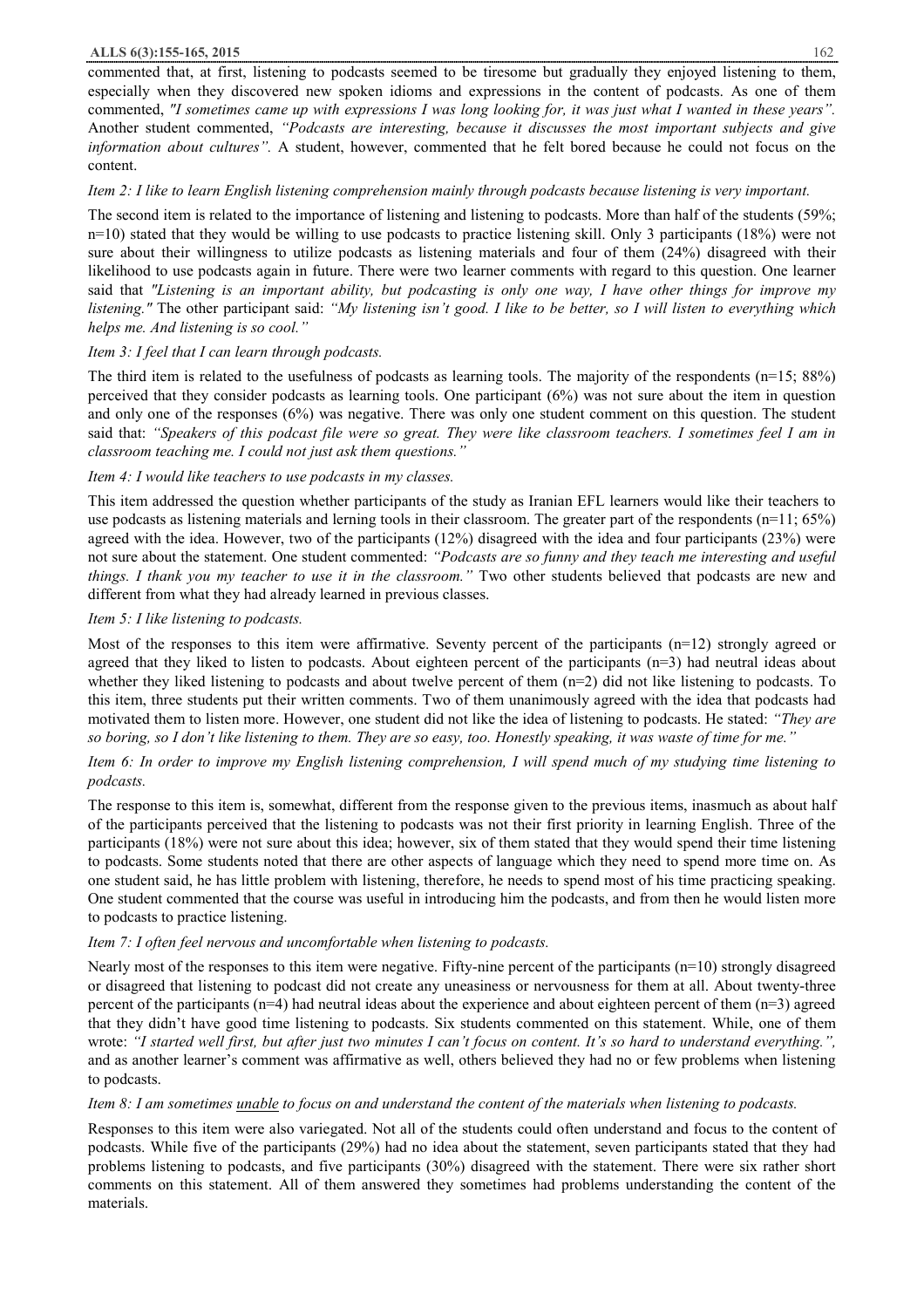## *3.5.2.2 Learners' points of views on the podcast program*

To examine the appropriateness of podcasts project for Iranian EFL learners, the study took participants' views towards the process into consideration. To do this, interviews were carried out with students of different listening abilities (four learners with highest listening scores and four learners with the lowest listening scores) with the anticipation of seeking different opinions.

The interviews were transcribed and were, then, analyzed inductively and the themes emerging from the transcriptions were identified. The main themes were *listening achievement, learning by listening*, *learner choice and flexibility*, *and podcasts as a useful supplementary tool* as explained below.

*Listening achievement:* In their interviews, the participants stated their ideas about their progress in listening ability. The students unanimously perceived improvement in their listening comprehension ability. They believed they were able to learn a lot of new vocabulary and they have now sharper ears for spoken language. As one said:

"I am sure from now on I would have no problem listening to different listening materials if they are not much *above my level."* 

Some of them reiterated that they have now more confident listening to different stories or lectures. One student said:

*"The podcasts program helped me to willingly listen more by giving me more confidence and motivation in comprehending and by forcing me to do a lot of listening"* 

Although almost every learner perceived that the podcasts experience helped them improve their listening comprehension, they believed that they still needed more practice and there was still room for development.

*Learning by listening:* Some of the interviewees believed that the process of learning by listening is easier than reading printed words. In this regard, one of them said:

"To sit down and to read is very challenging; you have to be stuck in one place for a long time. But audio is not *like that. It is easier to learn when we listen, especially when you understand everything"* 

#### Another participant said:

"I think it is the best practice for our pronunciation. We can listen to words and we can check the pronunciation of words against mine, in this way. I can check or learn a lot of words' pronunciations because everything is so fast and *I don't need to check them in my dictionary"* 

As previously mentioned in 3.1 none of participants had experienced podcasts as a learning tool. As a result, they agreed that podcasting was such a new phenomenon for them. One of the students affirmed that learning with podcasts represented an attractive learning experience:

"That is a very new experience. In fact I've never heard of podcasts before this class, I didn't know what *podcasting was."* 

*Podcast as a useful supplementary tool:* The final theme is the learners' awareness of supplementary nature of podcasts as a learning tool for outside of the classroom learning. As one of them said, *"podcasting provides me an additional*  exposure to learn English. I think I need to practice more and more listening". Another student also said that "There is a lot to listening and I should do a lot of listening to become better in listening comprehension. With using podcasts I *can practice listening at home."* 

The learners also pronounced the fact that listening skill is their Achilles' heel, and they needed to have a lot of practice both inside and outside of the classroom. As one of them said, *"I'd like you (the teacher) to introduce me more sources of podcast files so that I can use them in my free time".* Still another learner said that listening to podcasts helped him to understand that he does not need to constrain his listening practice to classroom time.

Having experienced podcast project, the learners were aware of the advantages and disadvantages of the podcasting program. As for the advantages of the program, one of the students commented that podcasts made him somehow independent in terms of listening and vocabulary learning. Some of them found podcast experience useful for some aspects speaking skill as they could pause after each sentence and repeat after the model. Students overwhelmingly preferred using new technology to traditional methods of listening. They said that by this type of learning they can feel the presence of new age of technology: *"I am tired of using my cell phone for just messaging and listening to music. Now, I have another application for it. I am happy to use it for my English learning".*

The students also noted the disadvantages of the program. Almost half of the interviewees said that some podcasts were so lengthy and not enough interesting so that it was sometimes difficult to focus on the content. It should be mentioned that one participant regarded having students listen to podcasts more than once as useless activity. As the transcript reads: "they [podcasts] were so easy, so it was very boring job to listen to them more than once. I think they are useless *when they are very easy".* Another disadvantage they mentioned was the shortage of lack of pictures and videos accompanying audio. One learner, intellectually, noticed that podcasts suffer from the fact they are one-way learning objects "we cannot interact with files, we must just listen them to them, and when we have questions, we cannot ask *them. But, when we listened to them in class, that was no problem."* 

## *3.5.2.3 Discussion of the Qualitative Data Analysis*

To investigate students' perceptions about podcast program, the participants were given a questionnaire. An overwhelming majority of the participants perceived the whole program as positive. Also, the majority of them deiced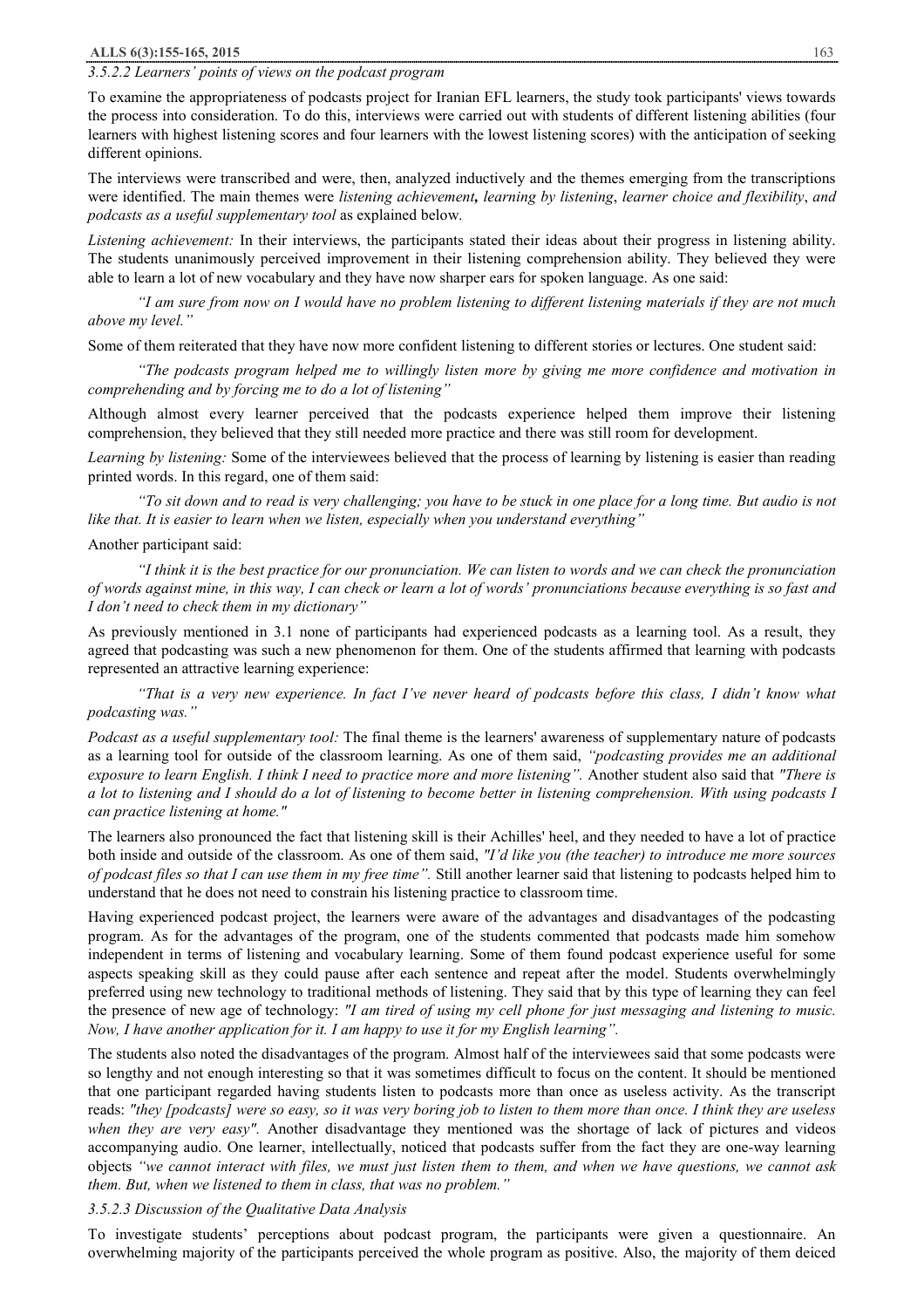to continue to do podcasting in the future. Based on this survey, the majority of the respondents (88%) perceived that they consider podcasts as useful learning tools. Furthermore, exactly seventy percent of the participants liked the experience.

To enrich the findings, students' perceptions about their novel listening experience were also tapped on using semistructured interviews with learners of different listening ability. The interviews were transcribed and analyzed to identify the themes. The major extracted themes from the data were *listening achievement, learning by listening, learner choice and flexibility, and podcasts as a useful supplementary tool.*

The participants had a positive attitude toward podcasting and believed that podcasting helped them to grow an interest in listening.

## **4. Discussion and Implications**

The last section of the study focuses on the restatement of the problem and summary of the major findings. The results of statistical analyses are discussed with reference to the relevant literature. Later, educational implications are discussed. Finally, the concluding remarks about the findings are presented.

## *4.1 Discussion*

Quantitative data analysis revealed that podcasts had an effect on improving learners' motivation for listening. As mentioned by Brett (1995), podcasts as multimedia–based language learning tools create learning motivation. According to Brett, "this may be due to the way in which individuals can tailor their learning or may be a case of novelty, a matter for further investigation" (op. cit.: 84). Experimental group's improvement in levels of motivation might also be due to their awareness of the fact that it is possible to perform better in terms of listening comprehension due to using the new technology. Learners in the experimental group gained higher scores on the post-administration of the listening test. Although this might be due to test effect, it should be mentioned that they outperformed the participants on the post-test scores. The results, also, reflect findings achieved earlier in the related literature. They are in line with Rost's (2006), Madrid's (2002), Cebeci & Tekdal's (2006), and O'Bryan and Hegelheimer's (2007) findings that podcasts can be used in the educational settings in general and language teaching in particular to motivate students. Moreover, the point that podcasts can make learners more motivated for listening and learning is frequently mentioned in the literature (e.g. Barrett et al; Borja, 2005; Cambell, 2005; Evans, 2008; Maag, 2006; Newton, 2005; 2006; Van Ittersum & Johnson 2006). The results of this study also contradict earlier findings in the literature. For example, contrary to Atkinson's (2006) and Cann's (2007) findings, the participants of this study endorsed the use of podcasts in their classes as they stated that podcasts were useful learning tools for them and they could learn through listening to podcasts.

As for the second null hypothesis, to check whether the experimental group outpaced the control group in the postadministration of the listening test, the parametric test of independent samples t-test was applied. The results showed that listening to podcasts improved the learners' listening scores in the experimental group. Although, the benefits of podcasting on language education have been marked by some writers, particularly in terms of empowering learners' with listening and speaking skills (e.g. Pun, 2006; Stanley, 2006), there is no study in the literature, investigating influence that listening to podcasts can have on listening scores of learners. This study provided evidence that listening to podcasts might be helpful for EFL learners to improve their listening ability.

Podcasts could be used in language classes, on the one hand, to help teachers and learners with auditory skills (Stanley, 2005), and on the other hand, to enhance learners' motivation in learning, especially listening (e.g. Hasan  $\&$  Hoon, 2012; Newton, 2005; 2006; Van Ittersum & Johnson, 2006). In brief, this research paper displayed podcasts potentials in promoting Iranian EFL learners' English listening ability. The results demonstrated the effectiveness of podcasts as supplementary teaching tools on the learners' overall listening ability and their motivation for listening. The learners also welcomed podcasts as a learning tool. The learners' positive perceptions might be due to the convenience of using podcasts (Gibson, 2006; Shandle & Swanigan, 2005), or because they were motivated to listen more to listening materials (Barrett et al; Borja, 2005; Cambell, 2005; Evans, 2008; Maag, 2006; Newton, 2005; 2006).

Podcasts can be employed in EFL classes as a teaching and learning tool to motivate learners by including interesting items (Fothergill, 2007), and by "encouraging active learning" (Jenkins and Lynch, 2006; Lum, 2006).

# *4.2 Implications of the Study*

This study has some implications for teaching and curriculum development in the Iranian EFL context. First, podcasts as a new technology accepted worldwide should be given their due attention in teaching of language auditory skills specifically listening. EFL teachers are recommended to introduce and implement podcasts in their classes. This might influence student learning experience in a positive way. Learners might be more responsible for and autonomous in improving their listening ability. Podcasts can be used by EFL teachers both directly in the classroom and out of the classroom as a supplementary tool. It can also be practiced out of the classroom while doing some related tasks in the classroom monitored by teacher, chiefly to save time.

In developing curricula and writing syllabi, it's better to pay special attention to students' likeliness to take advantage of new technology. With the growing interest in using internet among young learners, teachers and curriculum developers should try to bring technology to the classrooms. This not only will give the teachers a useful asset in following their teaching objectives but also will be a motivating factor for students to pursue their learning more meaningfully.